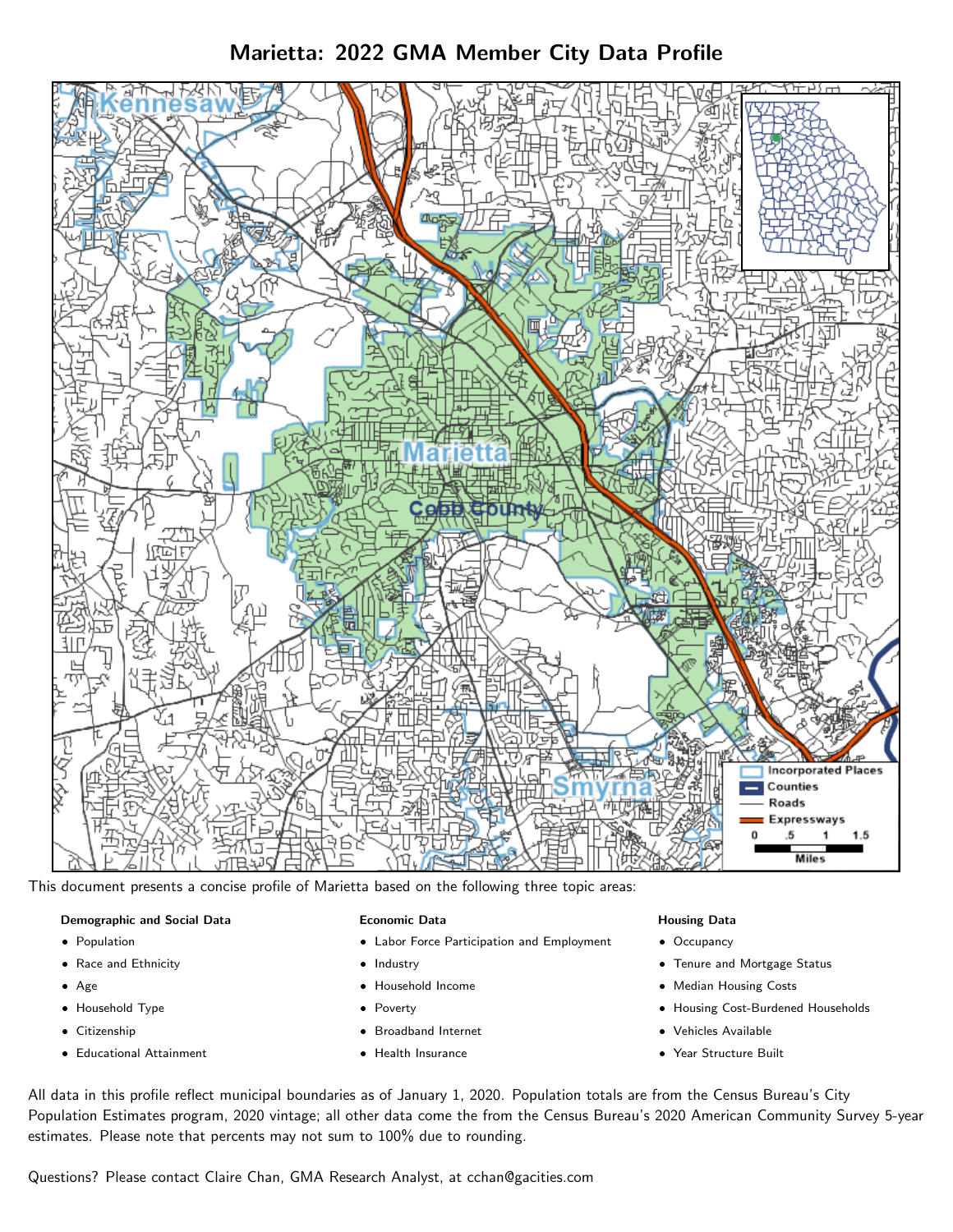# Marietta: Demographic and Social





### **Citizenship**



Source: American Community Survey, 2020 5-year estimates, table B05002 Source: American Community Survey, 2020 5-year estimates, table B15002

### Race and Ethnicity



Source: U.S. Census Bureau, City Population Estimates, 2020 vintage Source: American Community Survey, 2020 5-year estimates, table B03002

## Household Type



Source: American Community Survey, 2020 5-year estimates, table B01001 Source: American Community Survey, 2020 5-year estimates, table B11001

### Educational Attainment



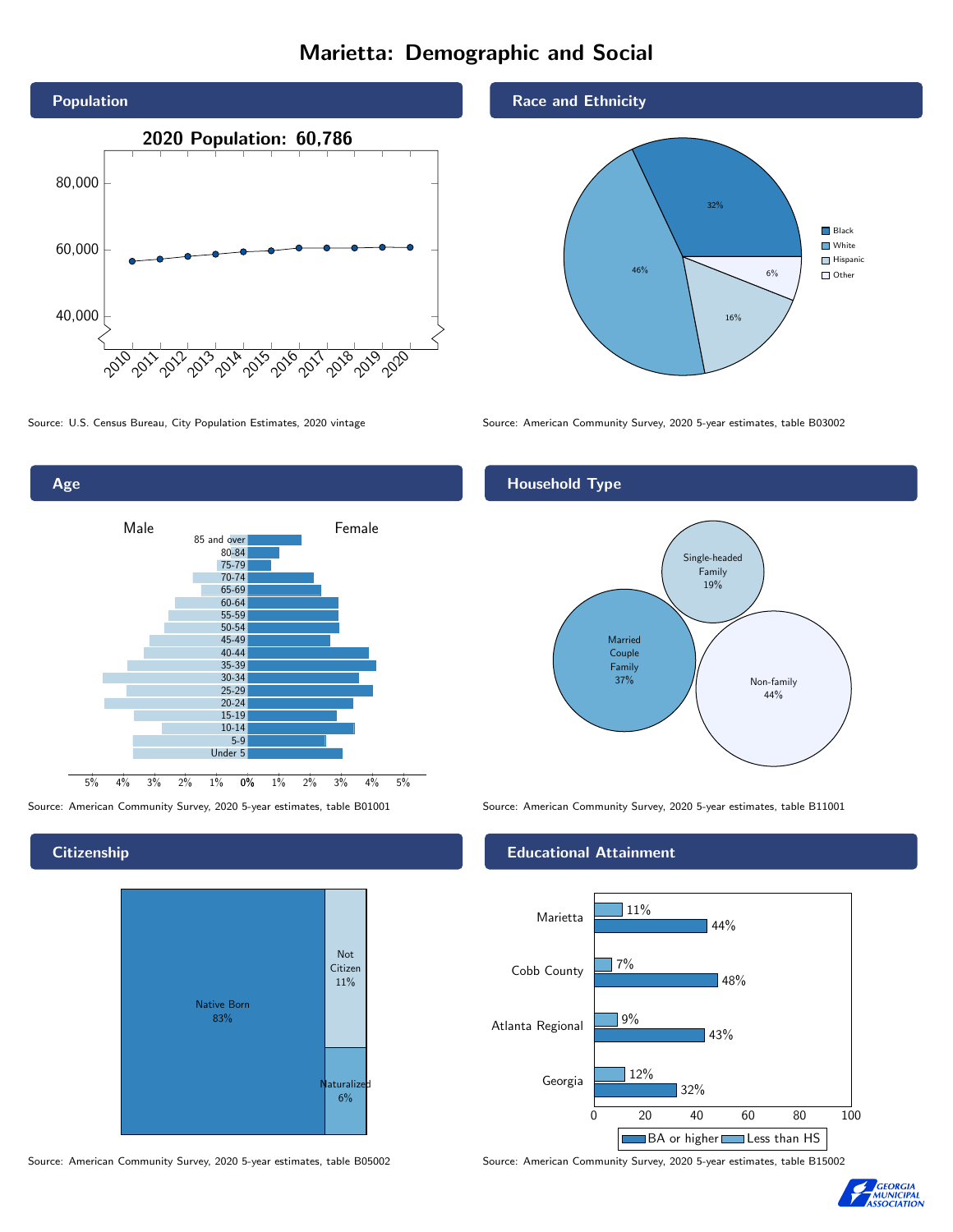# Marietta: Economic



Source: American Community Survey, 2020 5-year estimates, table B23001 Note: Unemployment rate is based upon the civilian labor force.



Source: American Community Survey, 2020 5-year estimates, tables B19013 and B19025 Source: American Community Survey, 2020 5-year estimates, table B17010



Source: American Community Survey, 2020 5-year estimates, table B28002 Source: American Community Survey, 2020 5-year estimates, table B18135

#### Industry

| Agriculture, forestry, fishing and hunting, and mining      | $1\%$ |
|-------------------------------------------------------------|-------|
| Construction                                                | 9%    |
| Manufacturing                                               | 5%    |
| <b>Wholesale Trade</b>                                      | 3%    |
| Retail Trade                                                | 11%   |
| Transportation and warehousing, and utilities               | $4\%$ |
| Information                                                 | 3%    |
| Finance and insurance, real estate, rental, leasing         | 9%    |
| Professional, scientific, mgt, administrative, waste mgt    | 17%   |
| Educational services, and health care and social assistance | 18%   |
| Arts, entertainment, recreation, accommodation, food        | 11%   |
| service                                                     |       |
| Other services, except public administration                | 6%    |
| Public administration                                       | 3%    |

Source: American Community Survey, 2020 5-year estimates, table C24030

### Poverty



## **Health Insurance**